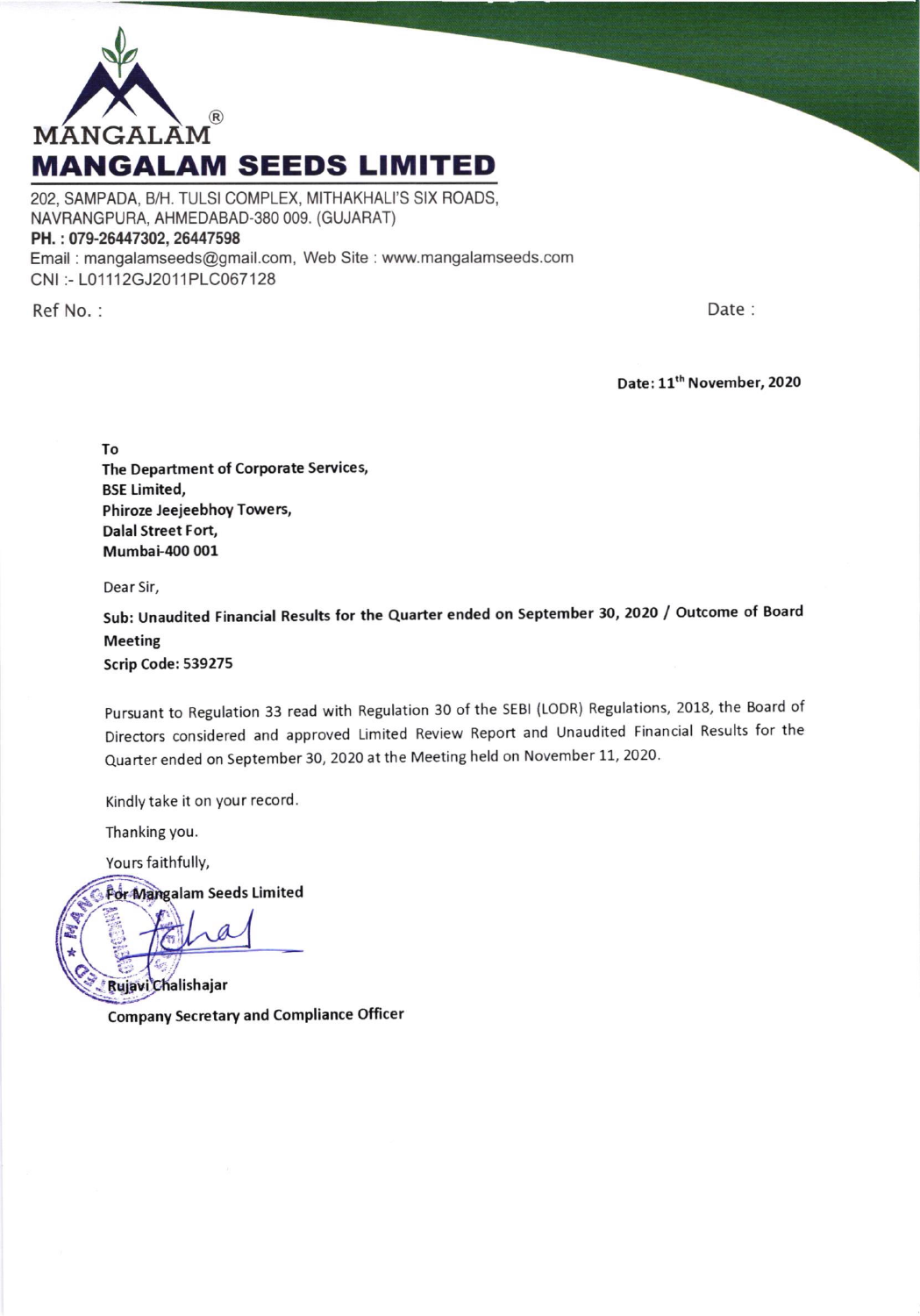

Chartered Accountants

rl F

Piyush J. Shah B.Con, FCA, D.l.S.A. (ICA)

Independent Auditor's Limited Review Report on the Quarterly Unaudited Standalone Financial Results of the company Pursuant to the Regulation 33 of the sEBl (Listing Obligations and Disclosure Requirements) Regulations, 2015, as amended

To, The Board of Directors, Mangalam Seeds Limited 202, Sampada Building, B/h Tulsi Complex, Mithakhali Six Road, Navarangpura, Ahmedabad - 380 009

Dear 5irs,

**CA** 

Re: Limited Review Report of the Unaudited Standalone Financial Results for the quarter ended 30<sup>th</sup> September, 2020

We have reviewed the accompanying statement of unaudited standalone financial results of Mangalam Seeds Limited ("the Company") for the quarter ended on September 30, 2O2O ("the statement") attached herewith being submitted by the company pursuant to the requirement of regulation 33 of sEBl (Listing obligations and Disclosure Requirements) Regulations,2015 ("the regulation") as amended read with Circular No. CIR/CFD/CMD1/44/2019 dated 29<sup>th</sup> March, 2019 ("the circular").

This statement is the responsibility of the company's Management and has been approved by the Board of Directors has been prepared in accordance with the recognition and measurement principles laid down in the Indian Accounting Standard 34 "lnterim Financial Reporting" ("lND AS 34"), prescribed under Section 133 of the companies Act, 2013 read with relevant rules issued there under and other accounting principles generally accepted in India. Our responsibility is to issue a report on these standalone financial statements based on our review.

We conducted our review of the Statement in accordance with the <sup>S</sup> tandard on Review Engagements (SRE) 2410 "Review of lnterim Financial lnformation Performed by the Independent Auditor of the Entity", issued by the Institute of Chartered Accountants of lndia. This standard requires that we plan and perform the review t o obtain moderate assurance as to whether the financial statements are free of materi al misstatement. A review is limited primarily to inquiries of company personnel and an analytical procedure applied to financial data and thus provides less assurance tha have not performed an audit and accordingly, we do not express an au  $5/5$ e

Office : 404-504, Shikhar Building, Nr. Vadilal House, Netaji Marg, Mithakhali Cross Road, Navrangbura, Ph.: (O) +91-079-40801121, 40801155, 66550333, 66550334, 9825027370 Email : pjshahca@rediffmail.com - piyush@pjshahca.com Website : www.pjshahca.com  $bad-380009$